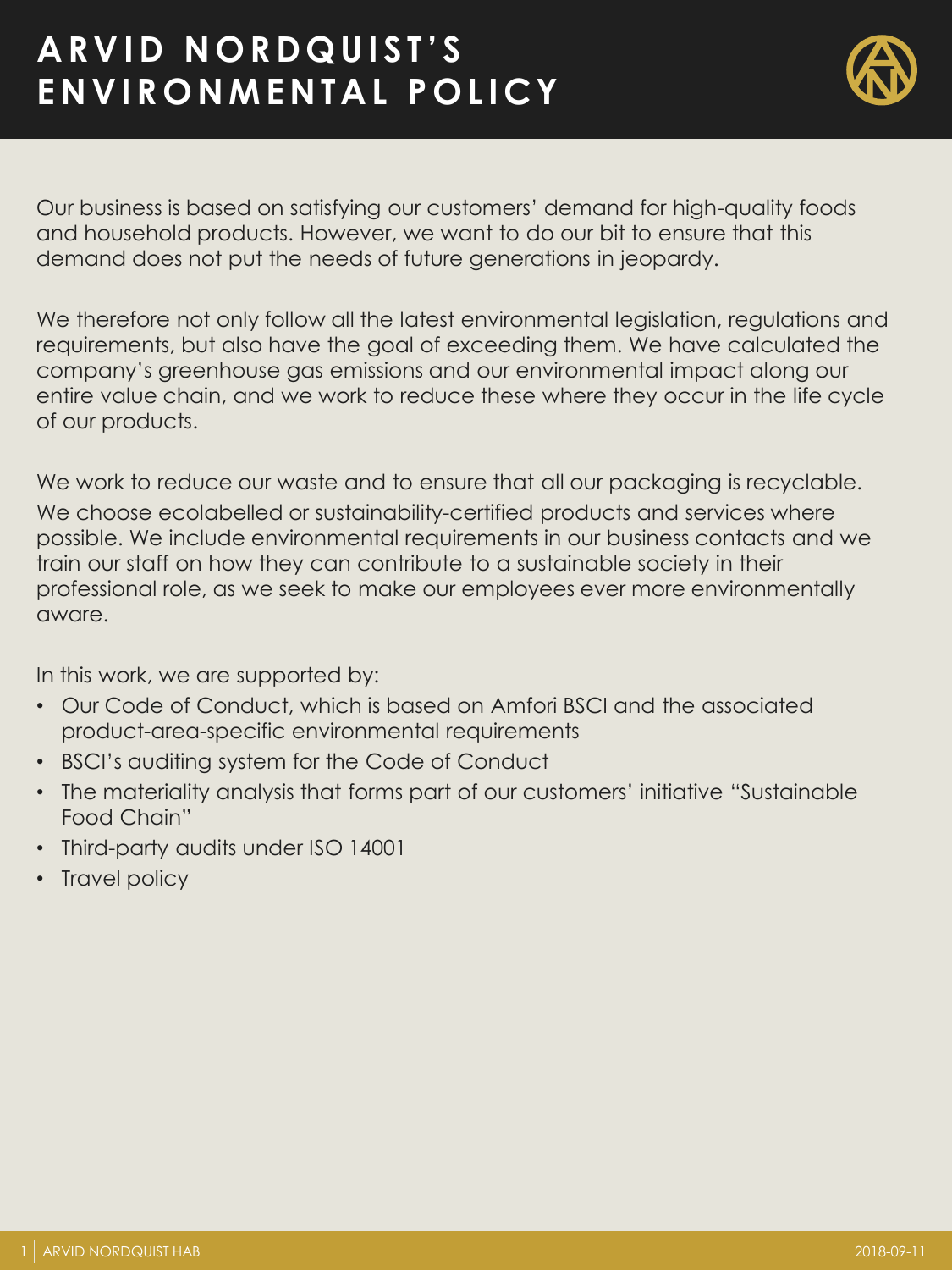# **PRODUCT -AREA-SPECIFIC ENVIRONMENTAL REQUIREMENTS**

### **Supplement to the Environmental Policy AN COFFEE & TEA**

Arvid Nordquist only buys coffee that has one of the following, third-party-verified sustainability certifications: UTZ, Fairtrade or Rainforest Alliance – plus a growing proportion is also organic.

The company calculates the climatic effect of each individual item and has a goal of reducing our climate footprint. We monitor the extensive studies that are conducted and influence the recognised certification standards with a view to better assessing their effectiveness as regards our sustainability work.

We strive to minimise the use of fossil fuels in packaging materials, without negatively impacting on the ability to preserve product quality and shelf life. We work to expand the recyclability of the laminate used and to achieve optimum capacity utilisation in transit.

We monitor the work on improving environmental consideration in inbound deliveries. Throughout the life cycle of the product, we work to exclude chemicals found on the organisation ChemSec's SIN List (Substitute it Now). We strive to use ecolabelled products within Arvid Nordquist.

#### **Supplement to the Environmental Policy FOOD**

Arvid Nordquist strives to increase the proportion of its sales that carry third-partyverified sustainability certification or that are backed up by sustainability work that delivers well on our Code of Conduct with regard to both social and environmental sustainability.

We work with our brand owners to develop energy-efficient and recyclable packaging with less use of fossil-based materials. We also want our brand owners to have ambitious climate objectives.

We work to improve the environment performance of our inbound deliveries and follow up on our work.

We choose not to partner with brand owners that have no interest in working to improve environmental and social sustainability.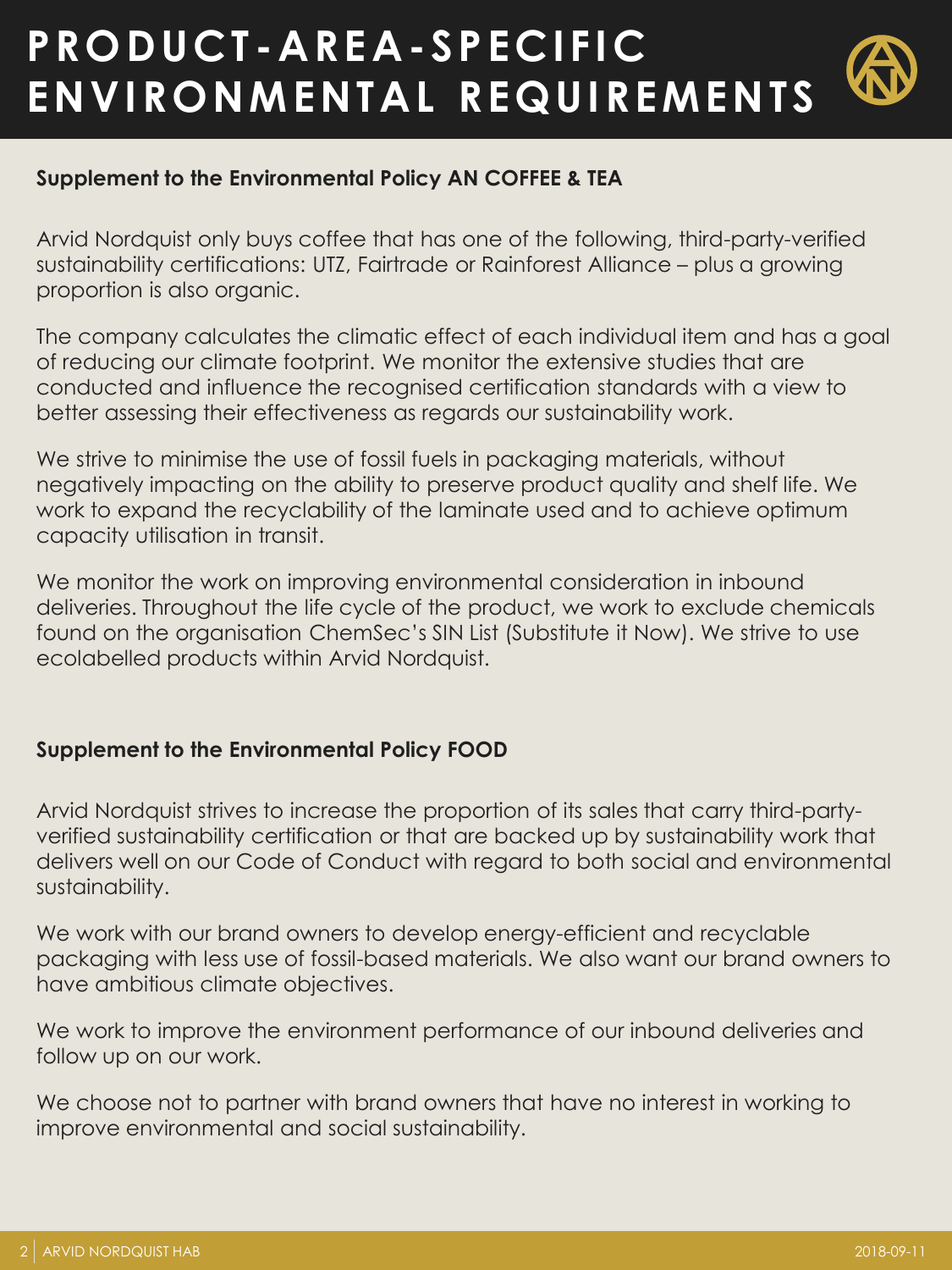

#### **Supplement to the Environmental Policy WINE**

Arvid Nordquist strives to increase the proportion of its sales that are organic, carry third-party-verified sustainability certification or are backed up by sustainability work that delivers well on our Code of Conduct with regard to both social and environmental sustainability. Our own brands must have sustainability certification and/or be subject to environmental management system ISO 14001.

We work with our brand owners to reduce the climate footprint of packaging, in terms of both transport and waste management, without negatively impacting on the ability to preserve the product's quality. We work to ensure that our brand owners have ambitious climate objectives.

We work to improve the environment performance of our inbound deliveries and follow up on our work.

We choose not to work with brand owners that have no interest in working to improve environmental and social sustainability.

#### **Supplement to the Environmental Policy LOGISTICS**

Our suppliers must conduct their own active sustainability work. Together, we identify projects to improve our joint performance on sustainability.

We push for our domestic transport to be fossil-free and we work to increase the proportion of fossil-free inbound deliveries. We set targets for and follow-up on capacity utilisation in all our shipments.

We work to optimise capacity utilisation in transit based on current Nordic requirements, through contact with the product development teams and brand owners.